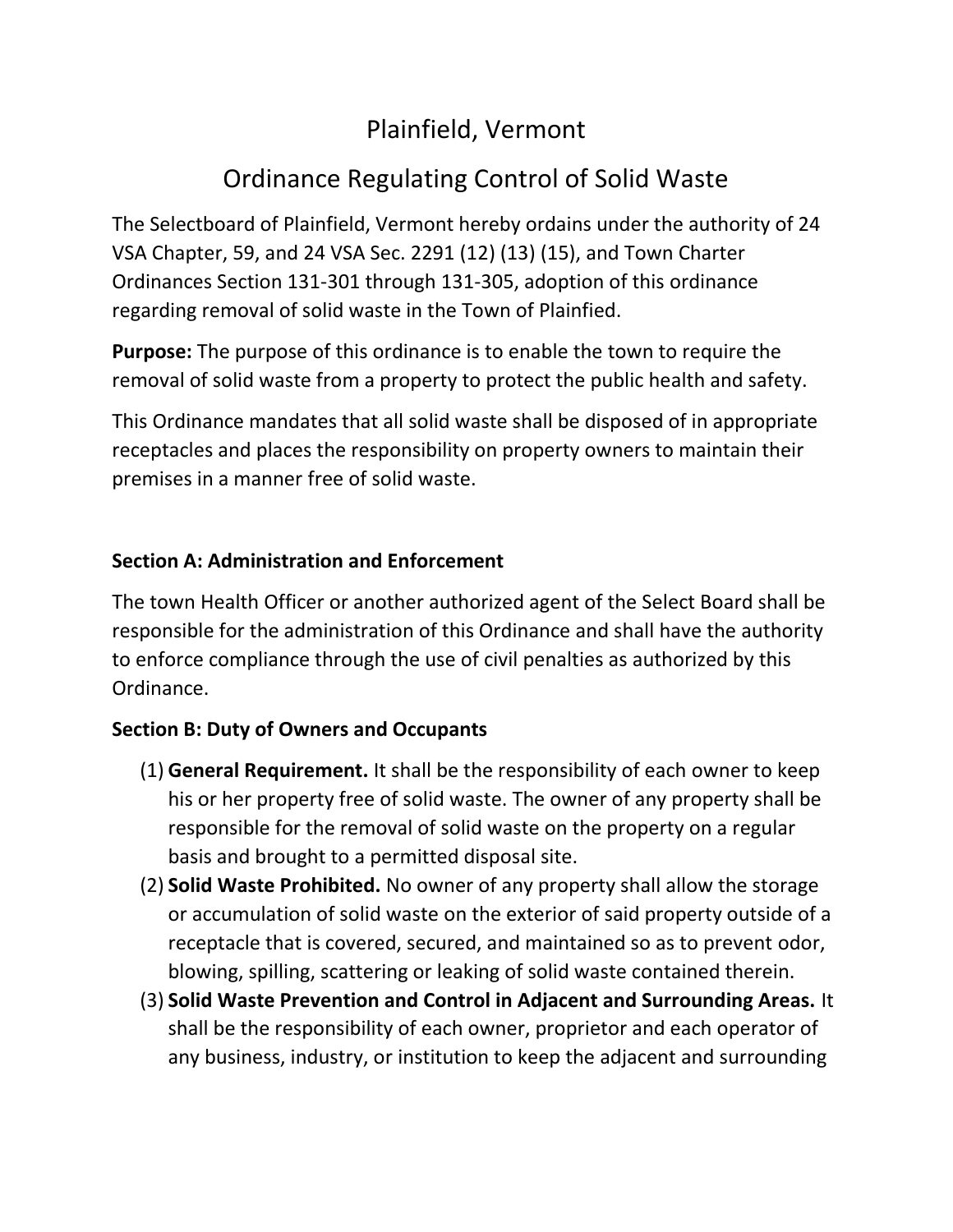areas free of solid waste. Removal of any solid waste shall be performed in accordance with this Ordinance.

## **Section C: Notice of Violation**

- (1) **Notice of Violation (Warning).** The Town may commence enforcement of any provision of this Ordinance first by a verbal notification. If remedial actions have not been taken in a timely manner, notification in writing will be then given to the owner of the property or premises, of the existence of a violation on such property or premises. Such written notice shall be sent to the owner of a property by first class certified mail, return receipt requested, or may be served by the enforcement officer, to the last known address of the owner as indicated in the Town of Plainfield current real estate tax assessment records. Such notice shall contain a description of the nature of the violation, any corrective action needed to be taken by such person to come into compliance with this Ordinance, and the time frame within which such corrective action shall be completed. The amount of time allowed to abate, correct, or eliminate the unlawful condition shall not exceed ten (10) days.
- (2) Every owner of a property or premises shall, upon written notice of violation, abate, correct, and eliminate such condition within the timeframe required by such notice.

## **Section D: Penalty for Failure to Abate**

**Penalties –**If an owner does not comply with the removal of the solid waste and remove the solid waste in the specified time frame, the Town or an agent of the Town may remove the solid waste. The owner will then be billed the cost of removal, plus an 8% penalty, plus interest of 1% per month on the unpaid balance. This amount will constitute a lien on the property, on parity with liens for unpaid taxes until the claim has been satisfied.

## **Section E: Appeals**

**Appeal Process –** Owners have the right to appeal the decision of the enforcement officer to the Select Board.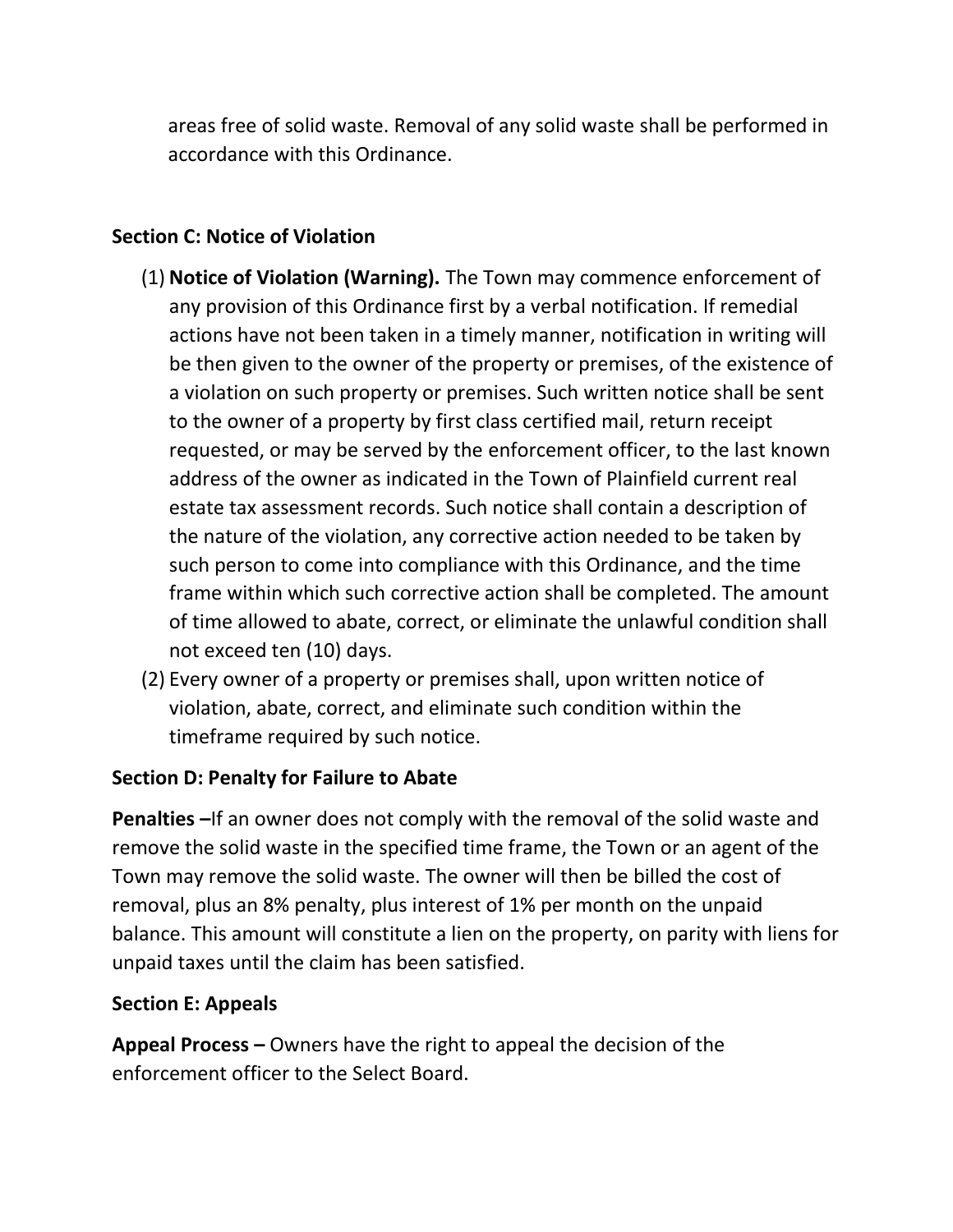## **Section F: Exceptions**

Some solid waste items listed below and defined in Section H, that are used in a bona fide and active agricultural, business operation, or residential composting, are exempt from these requirements.

#### **Section G: Severability**

If any section of this Ordinance is held by a court of competent jurisdiction to be invalid, such finding shall not invalidate any other part of this Ordinance.

#### **Section H: Definitions**

The following words and terms, when used in this Ordinance, shall for the purpose of this Ordinance, have the following meanings ascribed to them:

- **1. Solid waste or waste –** means any garbage, refuse, rubbish, litter, trash, junk or other discarded material, which include but are not limited to tires, furniture, clothes, and appliances.
- **2. Discarded material –** means a material that is abandoned, disposed of, accumulated, stored or treated before or instead of being abandoned, disposed of.
- **3. Dispose –** means to discharge, deposit, inject, dump, spill, leak or place any solid waste on any land or into any water so that such solid waste or any constituent of it may enter the environment or be emitted into the air or discharged into any waters.
- **4. Garbage –** means readily putrescible discarded materials composed of animal, vegetable, or other organic matter.
- **5. Junk –** means old or discarded scrap copper, brass, iron, steel or other metals, or materials including but not limited to tires, household appliances, furniture, rope, rags, batteries, glass, rubber debris, waste, trash, construction debris, plumbing fixtures or scrapes thereof.
- **6. Litter –**means any man-made material that, if thrown, discarded, or disposed as prohibited by this Ordinance, may create a danger to public health, safety, or welfare or degrades the environment of the Town. Litter shall include, but it not limited to any garbage, trash, refuse, rubbish, newspaper, magazine, glass, metal, plastic or paper container,